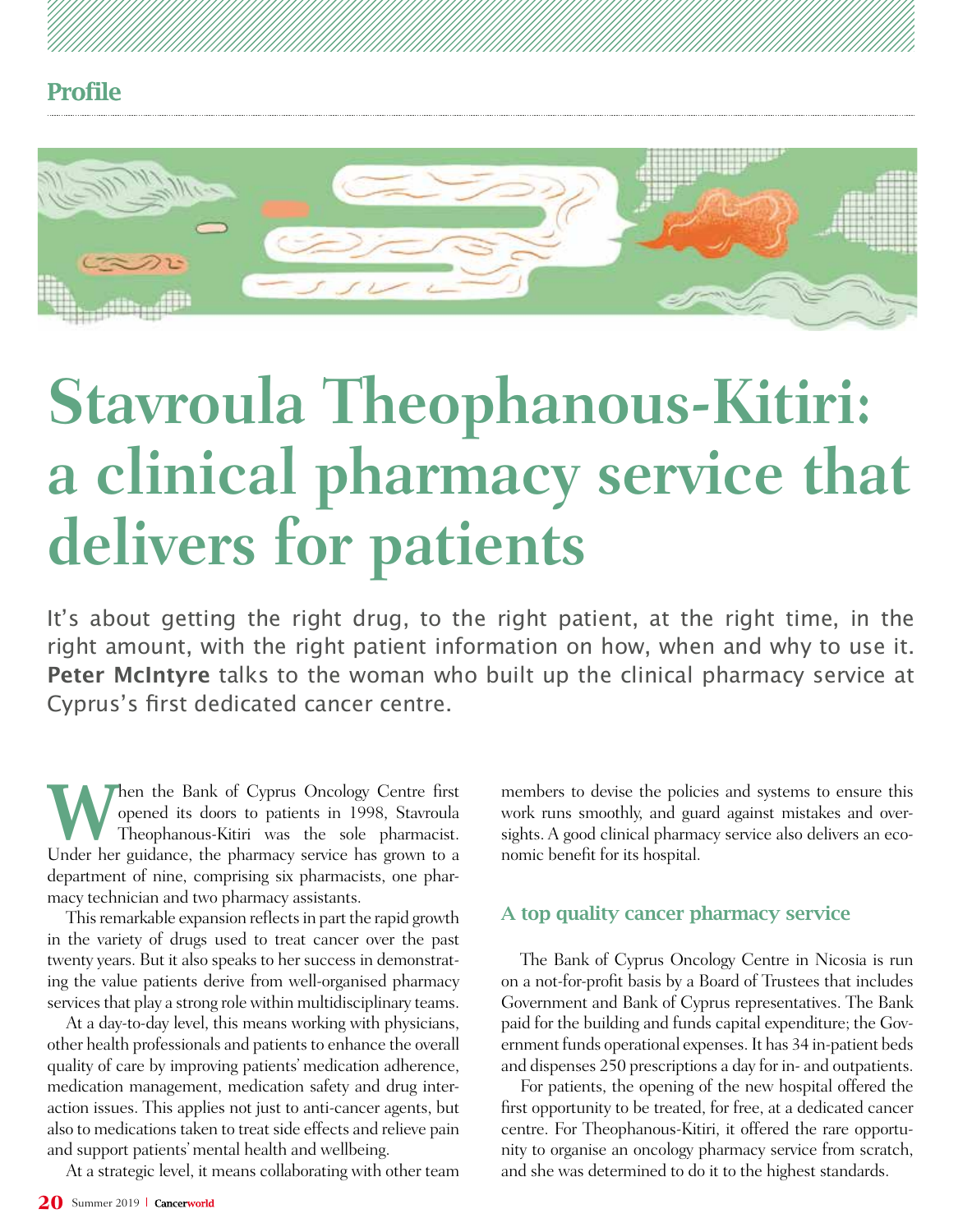## Profile



In collaboration with oncologists, she developed chemotherapy protocols for each type of cancer, including information about doses, pre-medication, appropriate diluents, stability and drugs (such as antiemetics) for the patient to take at home. She introduced a procedure to prevent wastage by fine-tuning prescriptions to fit better with the vial sizes in which drugs are supplied – saving her hospital more than **€**700,000 in 2018 alone.

In a busy oncology centre, great care has to be taken to avoid double dispensing or other errors. Theophanous-Kitiri was involved in the development of the pharmacy software, Powerpro, allowing dispensing pharmacists to check a patient's drug history and to double-check prescriptions.

"Every time a patient attends our pharmacy we check their medication history, and in this way we find near misses that could lead to medication errors." Pharmacists also correct errors relating to sound-alike look-alike drugs (SALAD) , such as prescriptions made out to anastrozole instead of letrozole, or vemurafenib instead of dabrafenib.

Theophanous-Kitiri joined ward rounds, talking to medical staff and to patients, recommending modified doses where there was impaired renal or hepatic function, adverse effects of drugs, or incompatibilities and drug interactions.

"Clinical pharmacists should be placed on wards, and all hospitals should have at least one in order to influence prescribing, as they have the appropriate knowledge about therapeutics and are in regular contact with prescribers," she says. As she points out, this specialist knowledge is increasingly important as new chemotherapy, targeted therapy and immunotherapy come into daily use.

Clinical pharmacists check patients' charts, collaborate with other staff, and propose changes in treatments based on pharmacokinetics. "In this way, medication errors are minimised and patient safety is increased."

Theophanous-Kitiri encourages her students to spend time on the ward. She teaches medical students of the University of Cyprus and St George's Medical school and serves as a trainer and clinical mentor for pharmacists of Frederick University School of Pharmacy and pharmacy technician students of KES College. Clinical pharmacy students spend a week on ward rounds with her and present patient case studies.

Her own time within the hospital is increasingly taken up working at a governance level. She is part of the decisionmaking process on a number of significant committees, including those covering chemotherapy, health and safety, pharmacy and therapeutics, clinical governance, infection control and palliative care. She is a strong believer in accreditation as the "key to focusing on quality and improvement". The Bank of Cyprus Oncology Centre was the first medical centre in Greece or Cyprus to be accredited by CHKS-health and care standards for the quality of its service, and has kept this accreditation since 2007.

She also devotes a lot of time to pursuing her special interests in safe handling of cytotoxic drugs, patient safety, medication errors, pain management and end-of-life care, working at a national and international level, passing on her expertise through lectures and training.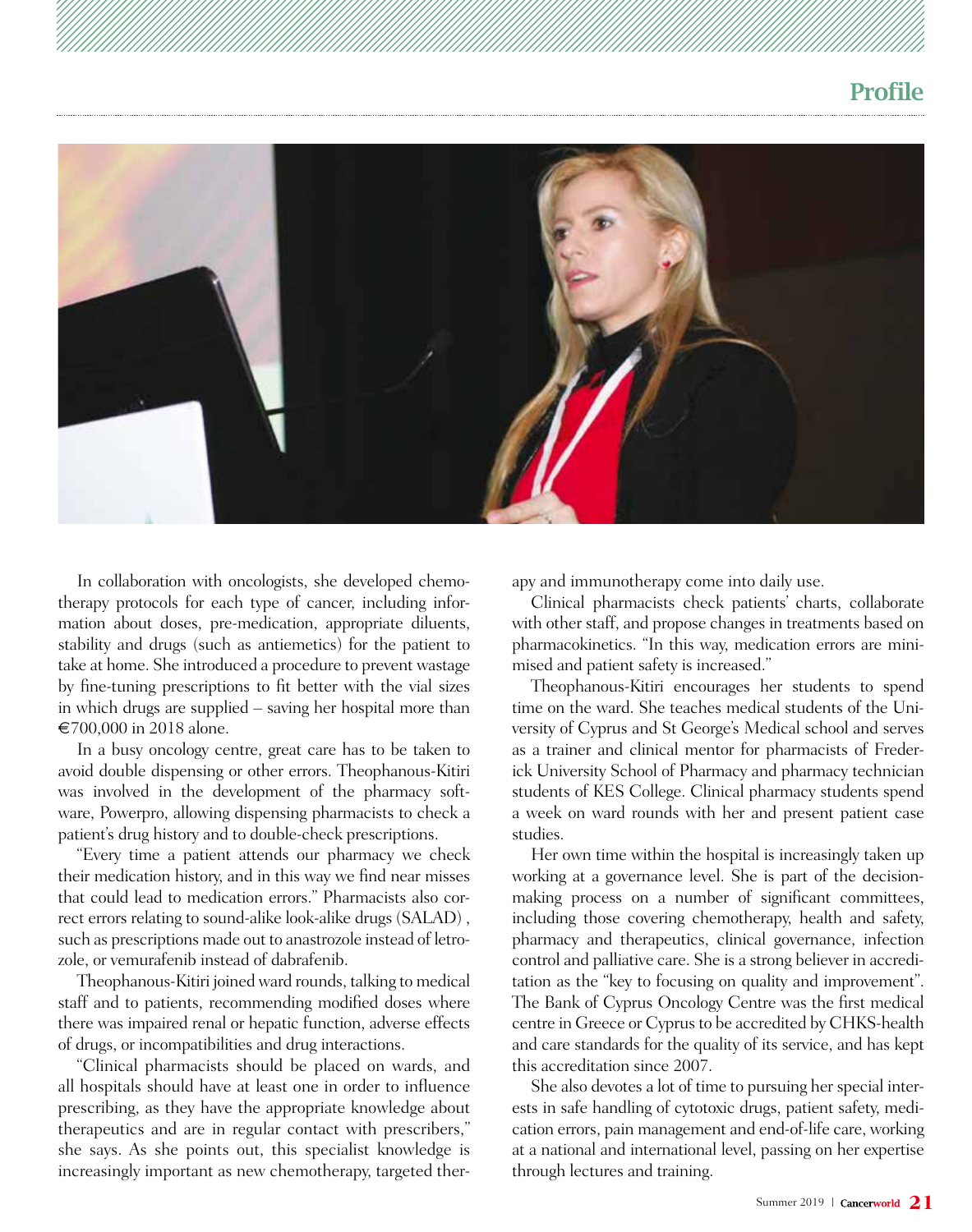### Profile

#### Safety first

Theophanous-Kitiri teaches in Cyprus and abroad about patient and staff safety, and trains staff in the use of protective procedures and equipment when working with CMR (cytotoxic, mutagenic and reproductive) drugs. "All these chemotherapy drugs that we use in oncology may have an adverse effect on staff if they are not handled with care."

Working with the European Society of Oncology Pharmacy (ESOP), she helped develop a 'spill kit' to be kept wherever cytotoxic drugs are handled, and she provides information in Greek for the ESOP homepage.

Patient safety is a particular concern, particularly now that an increasing number of drugs are dispensed for outpatients to take orally at home. The hospital sends patients home with clear printed instructions about how and when to take their medication. This includes warnings about possible drug– drug and drug–food interactions (such as drugs that should not be taken with grapefruit juice or milk).

Oral chemotherapy needs to be carefully handled, especially as it remains in body fluids for approximately 48 hours. Patients are advised to wash their clothes separately from those of the family, to flush the toilet twice and to follow instructions for handling any contamination.

They are also warned not to crush or dissolve chemotherapy tablets, but to swallow them whole, to ensure compliance and avoid cross-contamination. She recalls one patient who dissolved her capecitabine tablet in water and put the cup in the dishwasher, without realising that this could crosscontaminate other crockery.

#### Pain management

Theophanous-Kitiri is passionate about improving pain control for patients with cancer. "A lot of doctors avoid prescribing morphine because of fear of patients becoming addicted. This is called opiophobia, and it contributes to the under-treatment of pain," she says. "Many patients die with moderate or severe pain, and a major part of the population never gets the pain relief that is needed. We know that morphine is the cornerstone for relief of moderate to severe cancer pain, and all patients should have access if they need it."

She conducted a survey on the consumption of opioid drugs at the Bank of Cyprus Oncology Centre and in 31 hospitals in eight countries. The findings, which she presented in Cyprus and internationally, showed that opiate consumption (total morphine-equivalence per person) is

low in many countries, and identified the barriers to the effective management of cancer pain.

Theophanous-Kitiri underlines the difference between addiction, tolerance and being physically dependent on opioids. She teaches the catch-up technique, where patients start on a low dose of morphine that is gradually increased and the dosage is carefully monitored.

"We monitor our patients closely. We give them pain diaries where they record their pain scale and the dose they take each time. We check, evaluate, and modify their doses regularly. This is very important because nobody should die or suffer with severe pain. Pain relief is a human right and we have to respect it."

There is also 'invisible pain'. "If you go below the tip of the iceberg you see that the patient may suffer social concerns, psychological and spiritual issues, and end-of-life patients may have depression, anxiety or fear. This kind of suffering is often not talked about."

The Bank of Cyprus Oncology Centre has created a multiprofessional support team that includes clinical pharmacists, doctors, nurses, home care nurses, physiotherapists, social workers, psychologists and a spiritual counsellor. Father Marios from the nearby Greek Orthodox Church comes to the hospital weekly to offer spiritual counselling.

#### Europe-wide networking

Theophanous-Kitiri found strong European support in her drive for quality. She met Klaus Meier, President and founder of the European Society for Oncology Pharmacy in 2000, and became a delegate member of ESOP from 2000 to 2010, before serving as Vice-President from 2010 to 2016. Since 2016 she has been the ESOP Board member with a special brief for pain management and palliative care.

Klaus Meier was the inspiration behind the development of ESOP Quality Standards for the Oncology Pharmacy Service (QuapoS), now in its sixth edition. Theophanous-Kitiri was involved from the beginning and, in 2018, coordinated the chapter on pharmaceutical care, which she presented at the QuapoS conference in Brussels. She personally translated QuapoS into Greek so it could be posted on www.esop.eu, and presented the QuapoS standards at conferences in Cyprus and Greece.

Theophanous-Kitiri has published several articles in the *European Journal of Oncology Pharmacy* on clinical pharmacy interventions in oncology, spillages, and occupational exposure to cytotoxic drugs. In 2007 she co-authored a paper on the risks from contaminated packaging when cytotoxic drugs